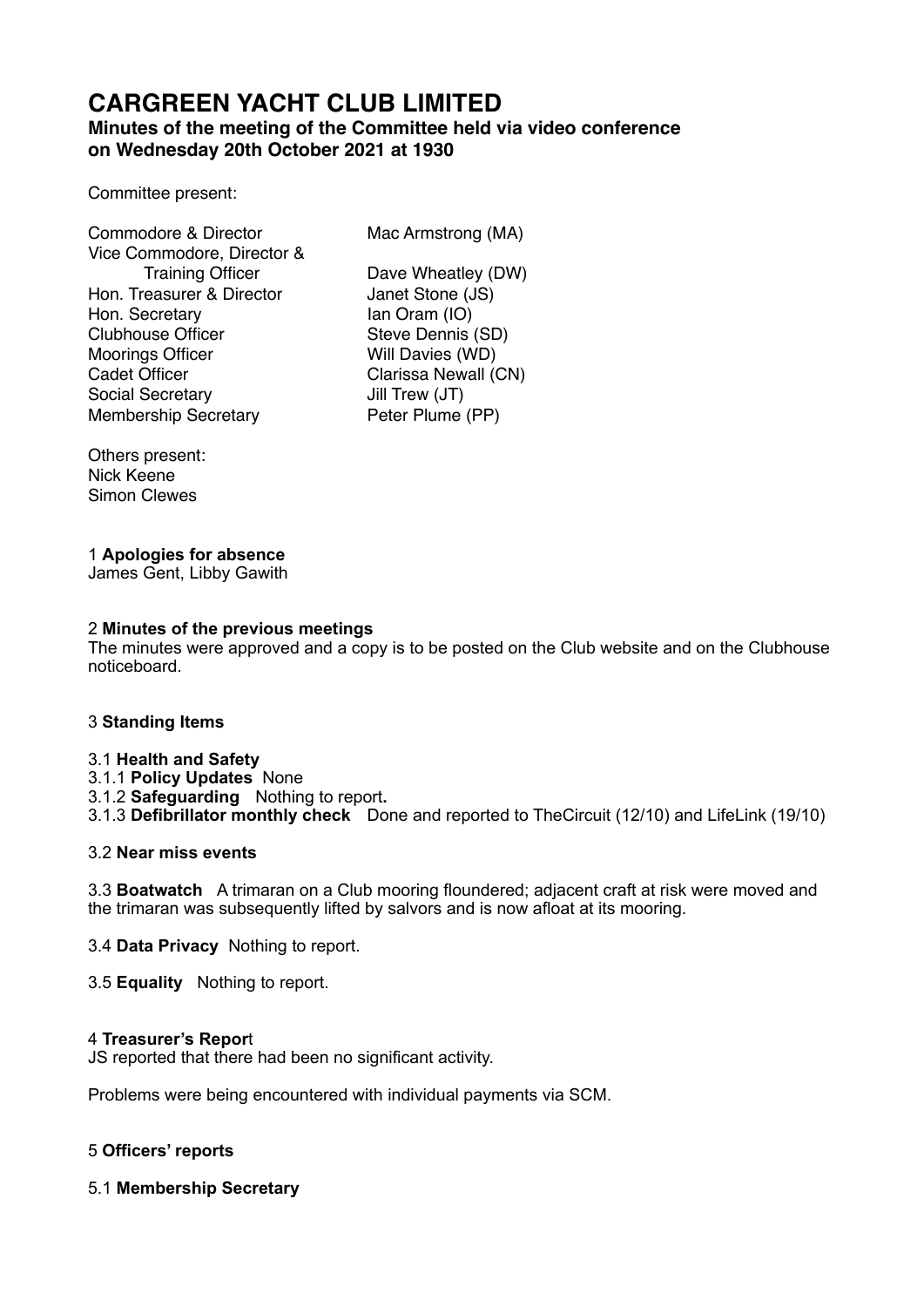PP's report [appended] having been circulated previously was taken as read. Membership is climbing slightly.

PP commented that he found aspects of SCM opaque.

# 5.2 **Moorings Officer**

WD's report [appended] having been circulated previously was taken as read.

Reorganisation of the Moorings Officer role was discussed. Nick Keene and Simon Clewes were welcomed as prospective Moorings Officer and Foreshore Manager. Justin Butler is to act as River Manager.

It was noted that call for barge work volunteers was being restricted to mooring holders thus excluding those who might be experienced or interested but who did not have a mooring at present. The call is to be made more broadly in future.

# 5.3 **Clubhouse Officer**

SD's report [appended] having been circulated previously was taken as read.

The Committee agreed to scrap the now unusable barbeque. Its replacement will await a specific need.

The depression in the Clubhouse site gateway is to be investigated physical and by consulting available documentation of the area.

#### 5.4 **Cadet Officer**

CN's report [appended] having been circulated previously was taken as read.

The Committee confirmed the policy that volunteers fees for courses need to support Club activities would be paid (or reimbursed), subject to case by case approval, but noted that this did not include RYA membership fees.

CN was requested to consider the issue of t-shirts for the cadets.

#### 5.5 **Social Secretary**

JT's report [appended] having been circulated previously was taken as read.

The threshold for using caters for Club events was discussed. JT felt that 50 was the limit for volunteers to provide food; beyond that level caters were necessary. Also, events where more than one course was appropriate needed to be catered. [Trafalgar Night dinner for 18 was catered.]

Following concerns about the public health situation locally, the Bar is to remain downstairs [see item 8.3] to allow a higher level of ventilation than is possible upstairs.

Given the success of using the Club's marque (usually the roof and one side) for an extended period rather than just for events, its continued use in this way next year was discussed. The effect on the grass was a matter of concern. It was suggested that the Club had permission to pave the area that would be under the marque; this is to be investigated after the AGM.

**MA**

# 6 **AGM**

# 6.1 **Committee nominations**

The Committee agreed the nominations for Directors and Officers [see appended agenda]. It was agreed to show the Sailing Officer's post as vacant rather than omit it.

# 6.2 **Fees**

**SD/CN** 

**CN**

**Bargemaster**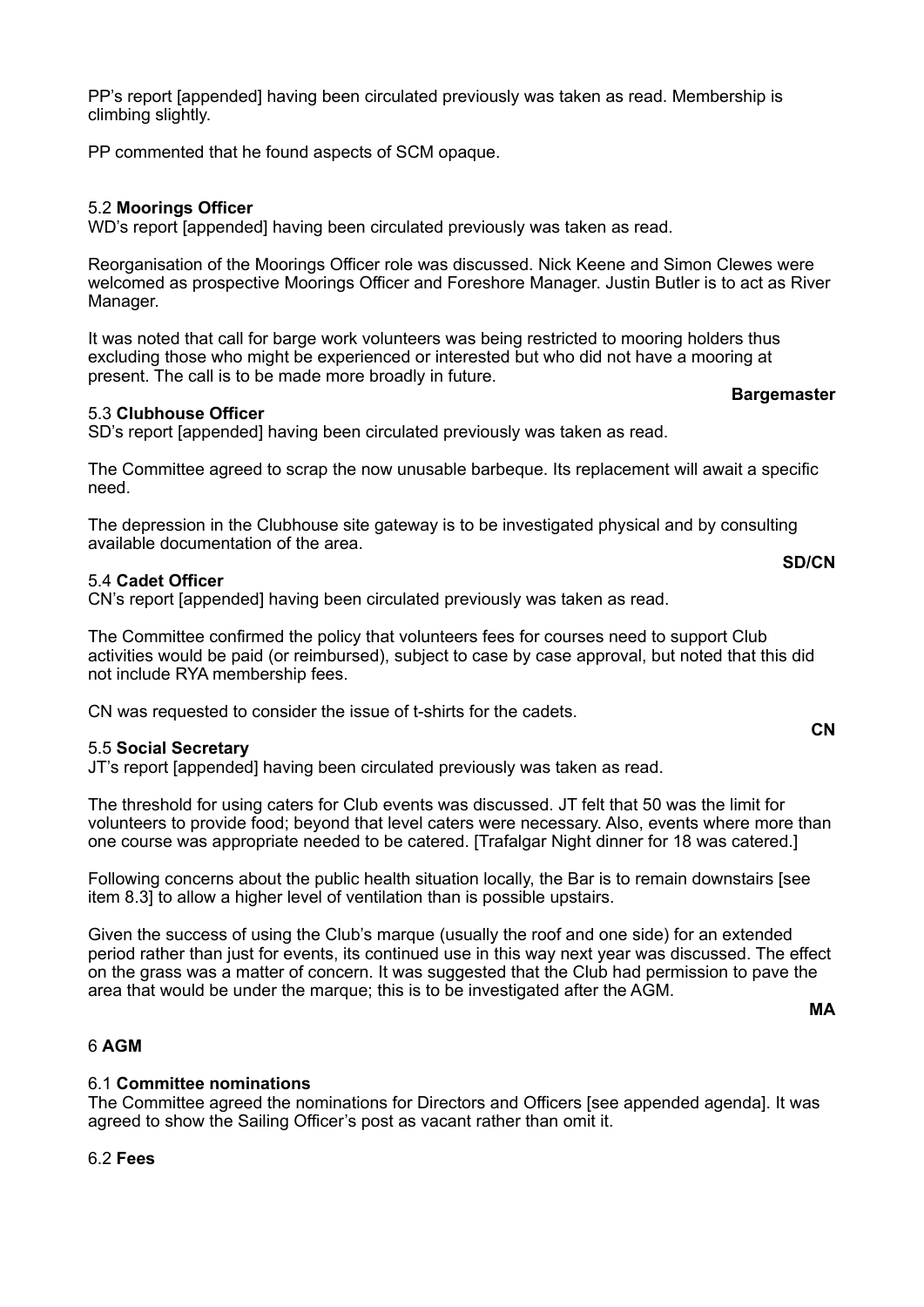JS presented the proposed fees based on the CPI figures release earlier in the day. The Tackle Owners fee is to include a fixed amount of £80 for consumables [see appended agenda].

Following discussion the current levels of cadet course fees will remain the same. It was noted that this would put the Student Member membership fee [Rule 2.2(d)] between the fee charged for children of members and of non-members.

The current levels [Moorings Bye-laws 3] of ancillary moorings charges [toastrack & outboard shed slots, barge maintenance taking alongside & long lining] were noted.

# 6.3 **AGM agenda**

The agenda [appended] containing the agreed nominations, fees and the Committee's special resolution to appoint an Honorary Life Flag Officer was confirmed.

# 7 **Development programmes**

# 7.1 **Causeway**

Still awaiting the MMO.

# 7.2 **IT - database system**

Numerous problems with operating SCM are being encountered by Committee members. Specific training is to be arranged.

# **7**.3 **Clubhouse heating system**

MA reported constructive discussions with the landholders across whose land any there-phase electricity supply cable might need to be laid.

SD requested that Committee members attend an on-site meeting to ensure that they had a current appreciation of the physical constraints of the project.

# 8 **Decisions taken between meetings**

8.1 A resolution approving Accounts for the year ending 28th February 2021 had been passed in writing [Article 51 ].

8.2 Purchase of an additional contactless payment card reader for the bar and event payments (£67.94) to remove a potential single point of failure ahead of Club events. The Committee confirmed the purchase.

8.3 To not move the Bar upstairs contrary to the previous decision [item 5.1 15/9]. Given the effort involved and the possibility of the need to move back downstairs for increased ventilation, the move was deferred . Th Committee confirmed the decision.

# 9 **Other Urgent business**

9.1 To meet an immediate need for online storage for Moorings data not held on the SCM system and for a repository for a backup of the about to be deleted LiveICOM system, a Club Dropbox account had been created. Since the free trial period would end before the next Committee meeting, authority was sought to pay for the account if it was found successful; authority was given.

9.2 CYC@50 - A suitable date is to be sought during May 2022 for a celebration that allows for tides and bank holidays.

**IO**